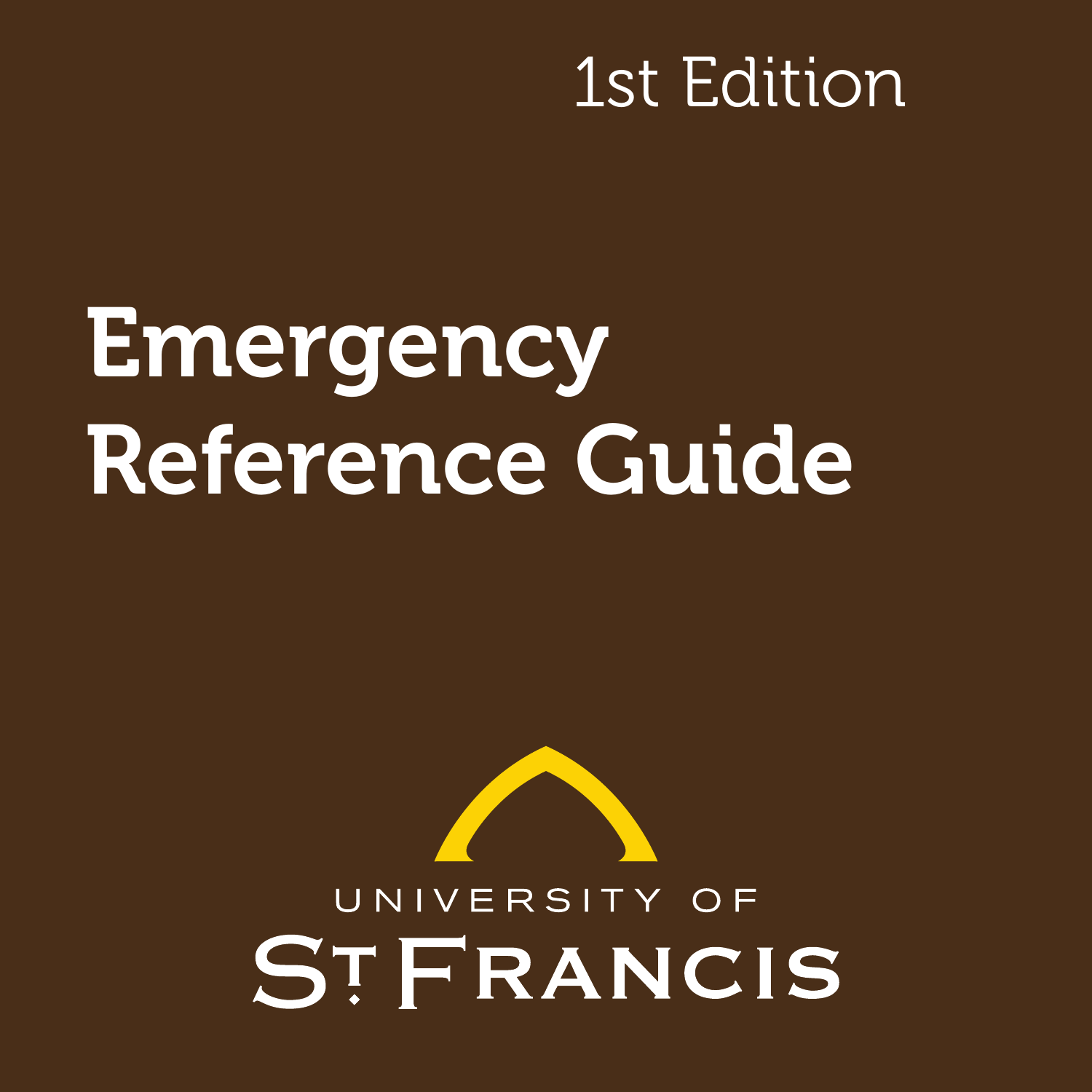### GENERAL EMERGENCY INFORMATION

| Campus Security Emergency | 815-740-3200 |
|---------------------------|--------------|
| Fire Emergency            | 911          |
| Police Emergency          | 911          |
| Poison Control            | 800-942-5969 |

Please tune into **WJOL 1340 AM** on your radio for emergency information.

*EVACUATE TO THE NEAREST EXIT*

# GENERAL EMERGENCY INFORMATION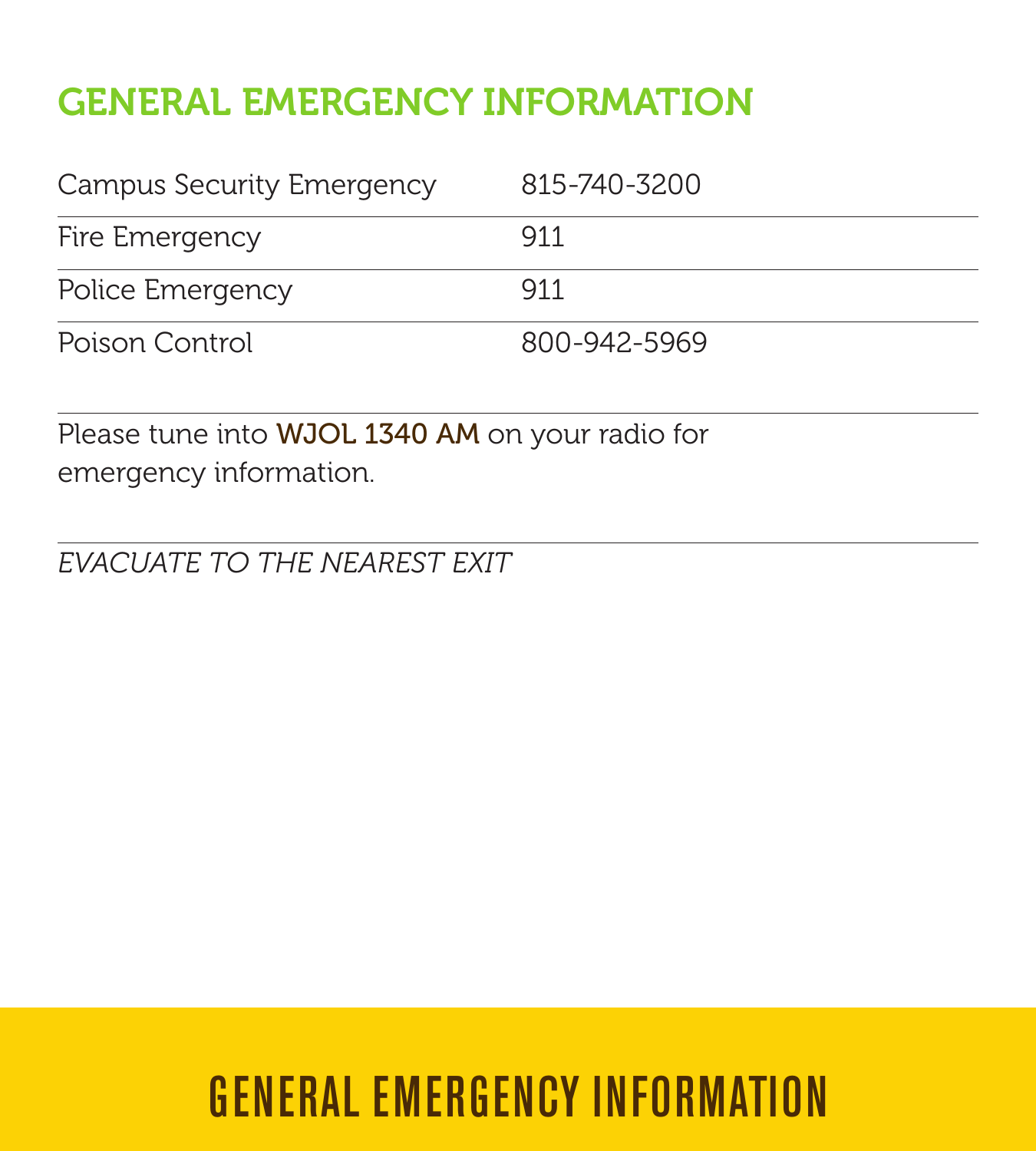### FIRE

- 1. Sound Fire Alarm. If time allows, call Security at 815-740-3200 to notify of fire. Otherwise, keep the telephone lines open.
- 2. Trained personnel may fight small fires with the fire extinguishers located throughout the buildings.
- 3. Evacuate to the nearest exit. Remember to turn out lights and close doors as you go. Do not lock doors.
- 4. *DO NOT USE THE ELEVATOR*.
- 5. Do not return to the building until the Fire Department declares the building safe. While outside the building, keep the streets and walkways clear for emergency vehicles and personnel.

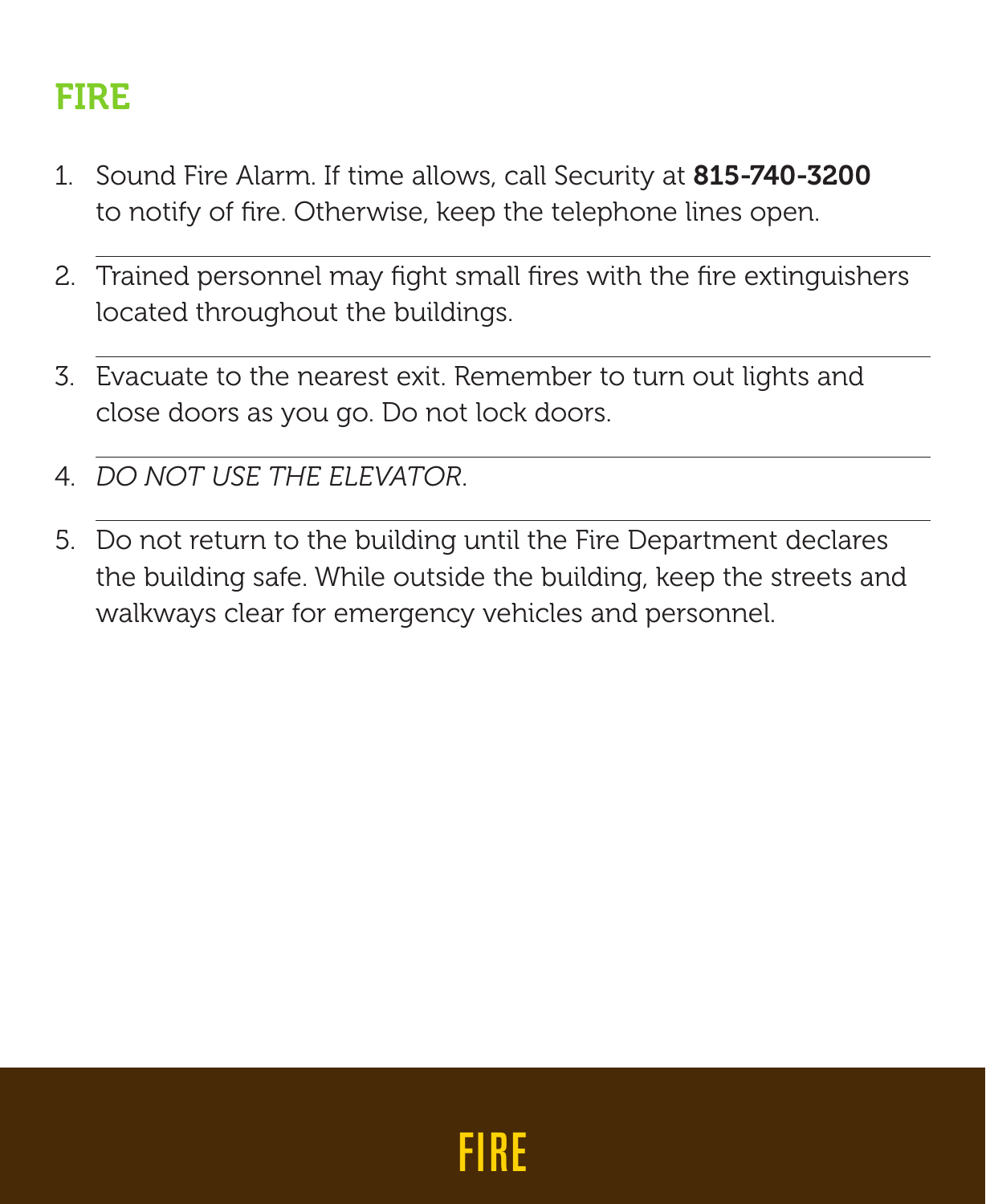### HAZARDOUS MATERIALS OR CHEMICAL SPILLS

- 1. Immediately report the chemical or hazardous material spill to Security at 815-740-3200. Be specific about the location and nature of spill. Do not return to the affected area.
- 2. Anyone who may have potential exposure (contamination) to the spill should avoid contact with all surfaces and other persons.
- 3. Persons not trained in spill techniques should evacuate the area. Make note of persons in the room with the materials/spill. Evacuate to a safe area.
- 4. *DO NOT USE ELEVATORS* in case of fire.
- 5. Do not light a match or smoke in case of flammable gas.
- 6. While outside the building, keep the streets and walkways clear for emergency vehicles and personnel. Do not return to building until notified the building is safe.

# HAZARDOUS MATERIALS OR CHEMICAL SPILLS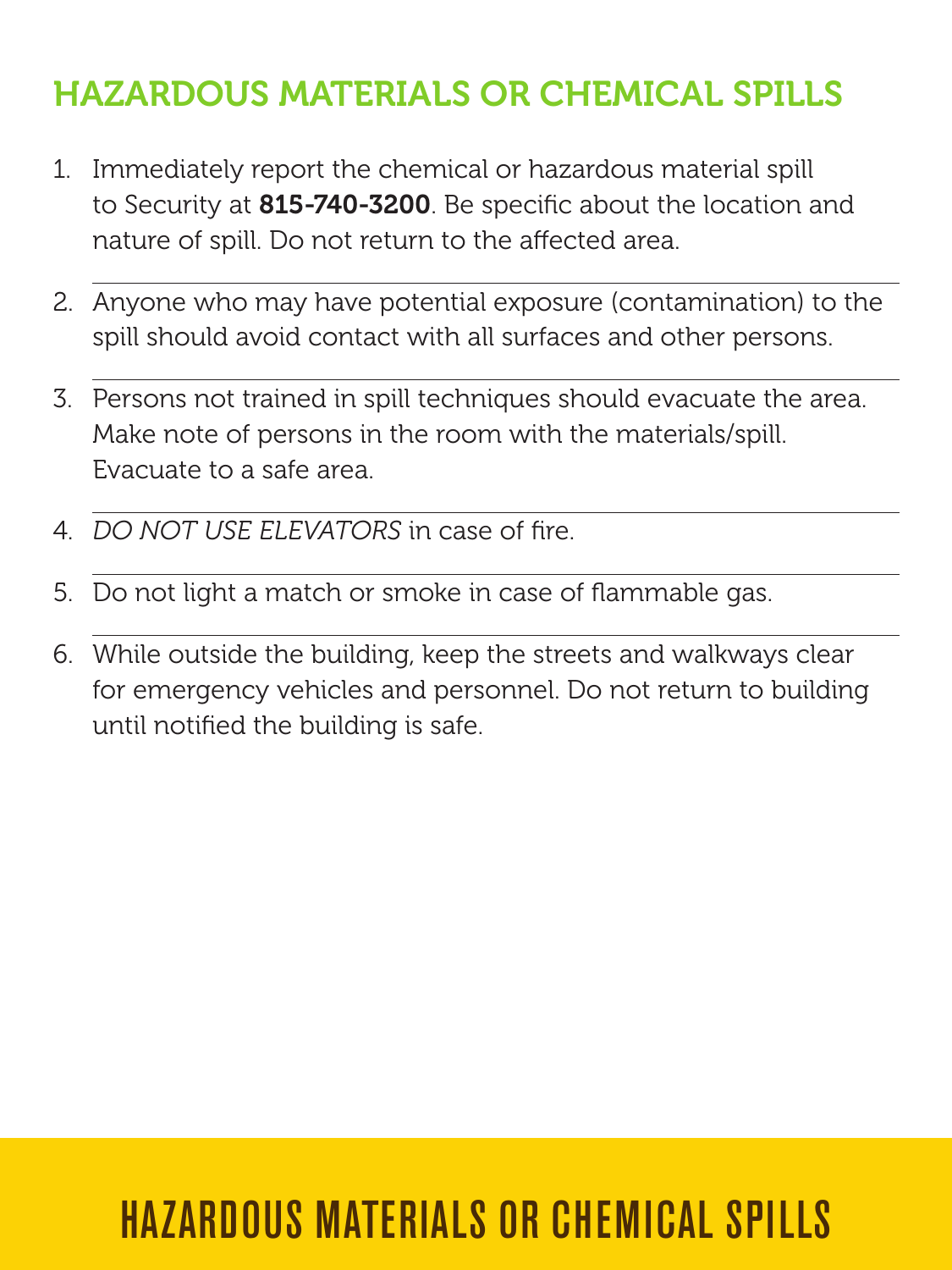### **ASSAULT**

#### General Safety

- 1. Recognize general safety on campus. Do not give out personal information, and do not inform others that you are alone.
- 2. If you are working after hours, please notify Security: 815-740-3200. Keep your door locked.
- 3. If you have an active Order of Protection, please notify Security. This will help Security's awareness of any potential danger.
- 4. When leaving the campus, walk to cars with a friend, stay in well-lit areas, and have your key ready to unlock your vehicle. Walk in the middle of the aisles and avoid walking between closely parked cars. Check the back seat of your car before getting in.
- 5. If leaving for your vehicle after hours, contact Security: 815-740-3200, for an escort to your vehicle.
- 6. If assaulted or threatened, call Security immediately.

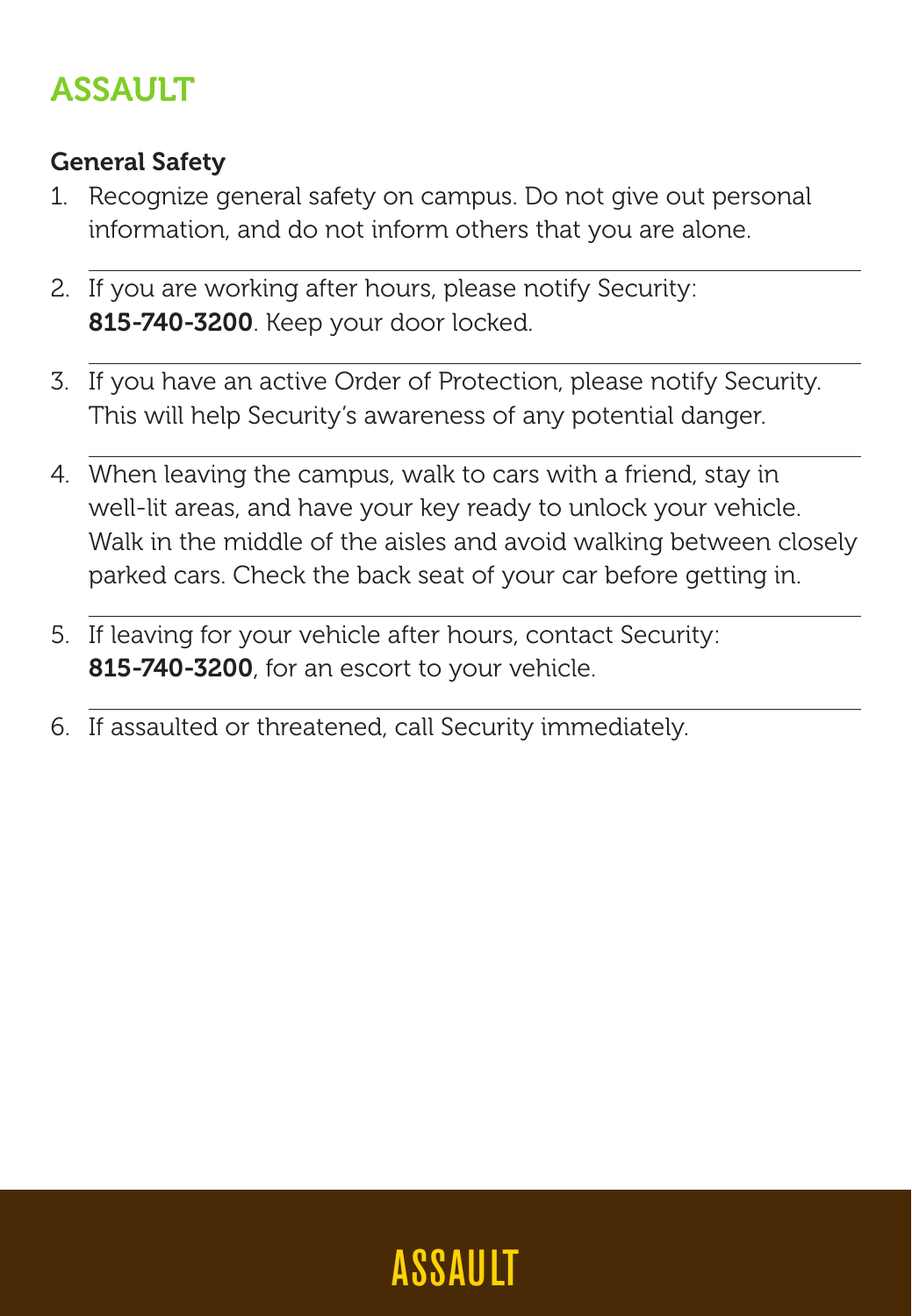### SEXUAL ASSAULT

#### If you are the victim of sexual assault

A person who experiences an incident of sexual misconduct should consider the following immediate actions:

- 1. Contact Campus Safety and Security at 815-740-3200 or law enforcement at 911.
- 2. Seek medical attention. Presence St. Joseph Medical Center is at 333 Madison St. or 815-725-7133.
- 3. Contact the 24 hour USF Crisis Center at 815-207-9353 or Counseling Services at 815-740-3598/ Motherhouse 318.
- 4. Report the situation to the Title IX Coordinator at St. Clare Campus, 815-740-5076.
- 5. Contact a trained, experienced counselor.
- 6. Contact parents, relatives or close friends for support.
- 7. You don't have to choose a course of action immediately, but consider preserving evidence in case you choose later to pursue charges. Possible evidence might be physical (clothing, etc.) or not (photos, texts, etc.)

# SEXUAL ASSAULT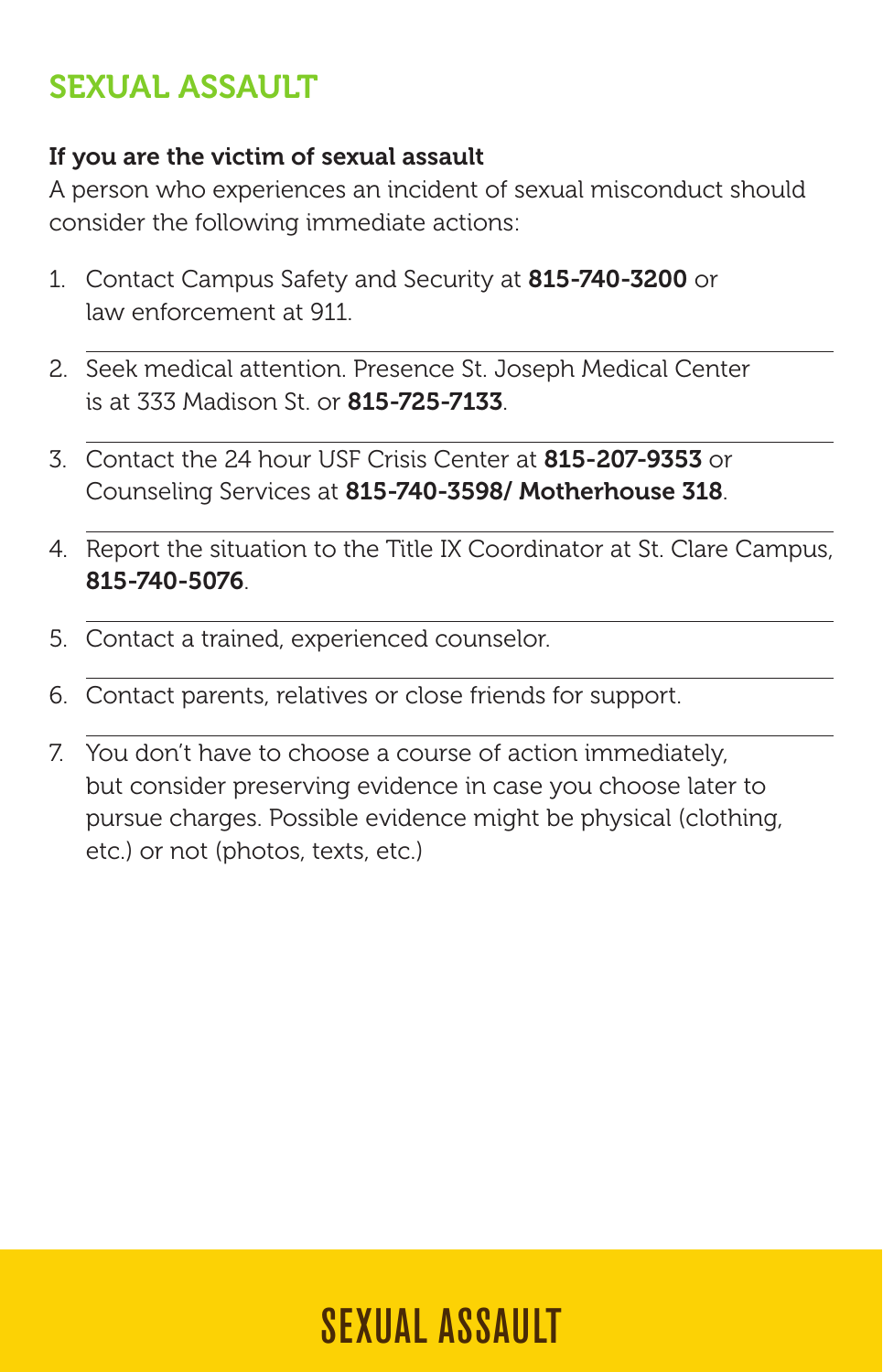### BOMB THREAT

- 1. If you observe a suspicious object that may be a potential bomb/ explosive on campus, *DO NOT HANDLE OR MOVE THE OBJECT*. Clear the area and call Security immediately at 815-740-3200.
- 2. Two-way radios, cell phones and pagers should not be used near the area in which the object was received or threatened. Some radios or telecommunication equipment may set off the device.
- 3. When receiving a telephone call announcing that a bomb or explosive device has been placed on campus, follow the Checklist above to gain accurate and complete information. Be sure to include information if possible:
	- *A Exact location of device*
	- *B Time set for detonation*
	- *C What the package or object looks like*
	- *D What the explosive is composed of*
	- *E Reason the explosive was placed on campus*
- 4. Evacuate to a safe area.
- 5. *DO NOT USE ELEVATORS* in case of fire.
- 6. While outside the building, keep the streets and walkways clear for emergency vehicles and personnel. Do not return to building until notified the building is safe.

# BOMB THREAT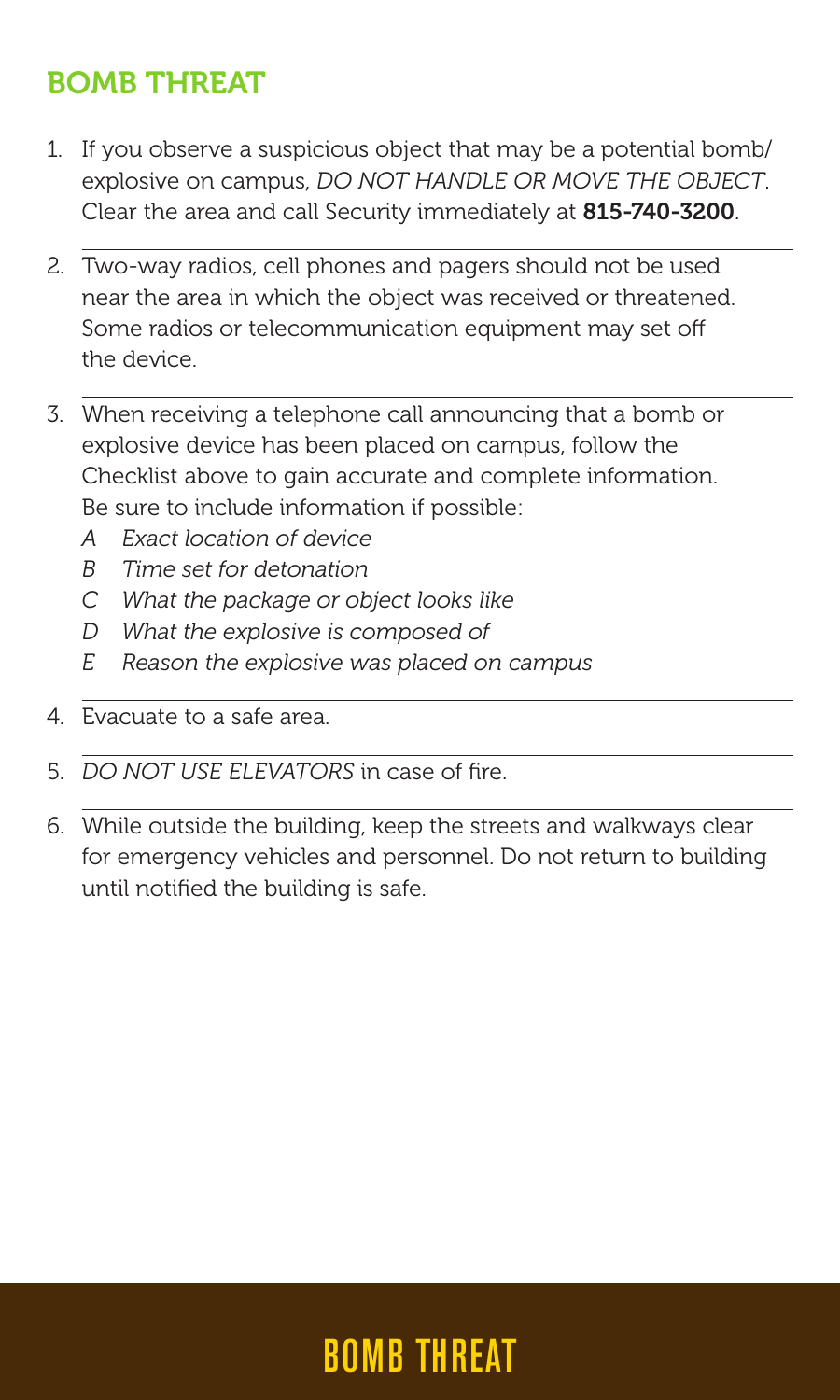### CRIMINAL ACTIVITY, GUNS/WEAPONS ON CAMPUS

- 1. Be aware of any suspicious persons or activity on campus and report to Security at 815-740-3200. Call 911 if any weapon/ gun is seen.
- 2. If you are a victim or witness to any on-campus violation of the law, call Security immediately. Security will call the appropriate response teams.
- 3. Be prepared to describe:
	- *• The nature of the incident.*
	- *• Location of crime.*
	- *• Description of persons involved.*
	- *• Description of vehicle involved.*
	- *• Description of property involved.*
	- *• Type of weapon used.*

#### Gun/weapon threat on campus

- 1. After calling Security, remain calm.
- 2. If at all possible, get away.
- 3. If shots are fired, take cover and avoid the line of sight through windows. Remain under cover until police or Security officers direct otherwise.
- 4. Keep phone lines open for emergency use.
- 5. Authorities will give the "all clear" once the situation has been resolved.

#### Crisis intervention counseling will be made available if necessary.

# CRIMINAL ACTIVITY, GUNS/WEAPONS ON CAMPUS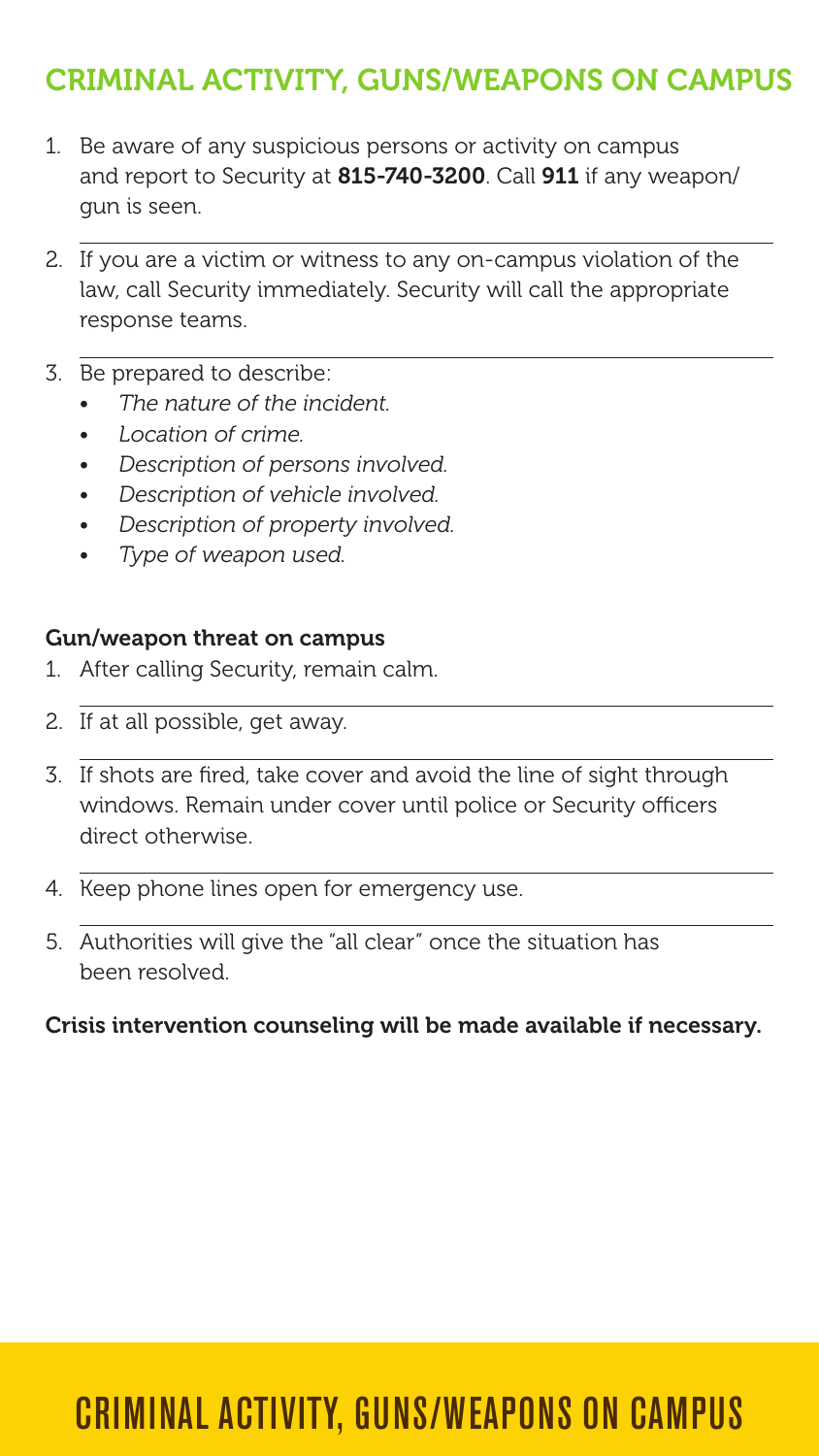### SEVERE WEATHER/TORNADO

#### TORNADO WATCH means that conditions are favorable for tornadoes to develop.

#### TORNADO WARNING means that a tornado has been sighted.

- 1. Be aware of tornado sirens, which warn of a tornado sighting. The civil defense sirens are tested at 10 a.m. the first Tuesday of each month.
- 2. *IF INDOORS,* direct people to go to the lowest level of the building. Stay in interior rooms and/or hallways away from glass windows.
- 3. *IF OUTDOORS,* go to the nearest ditch or depression away from power lines, buildings and trees. *DO NOT STAY IN YOUR CAR* or attempt to outrun the tornado.
- 4. After the tornado has passed, evaluate the damage and situation. Call 815-740-3200 for Security or 911 if emergency assistance is needed. Be aware of damage to structure and dangerous conditions.
- 5. *DO NOT USE ELEVATORS.*
- 6. *DO NOT SMOKE, LIGHT A MATCH OR USE A LIGHTER.*
- a. Gas leaks and power failures create hazards including possible fires.
- 7. If safe to do so, evacuate according to established plan to a designated safe area. Keep streets and walkways clear for emergency vehicles and personnel. Keep phone lines clear for emergency use.
- 8. Do not return to building until notified the building is safe.

# SEVERE WEATHER/TORNADO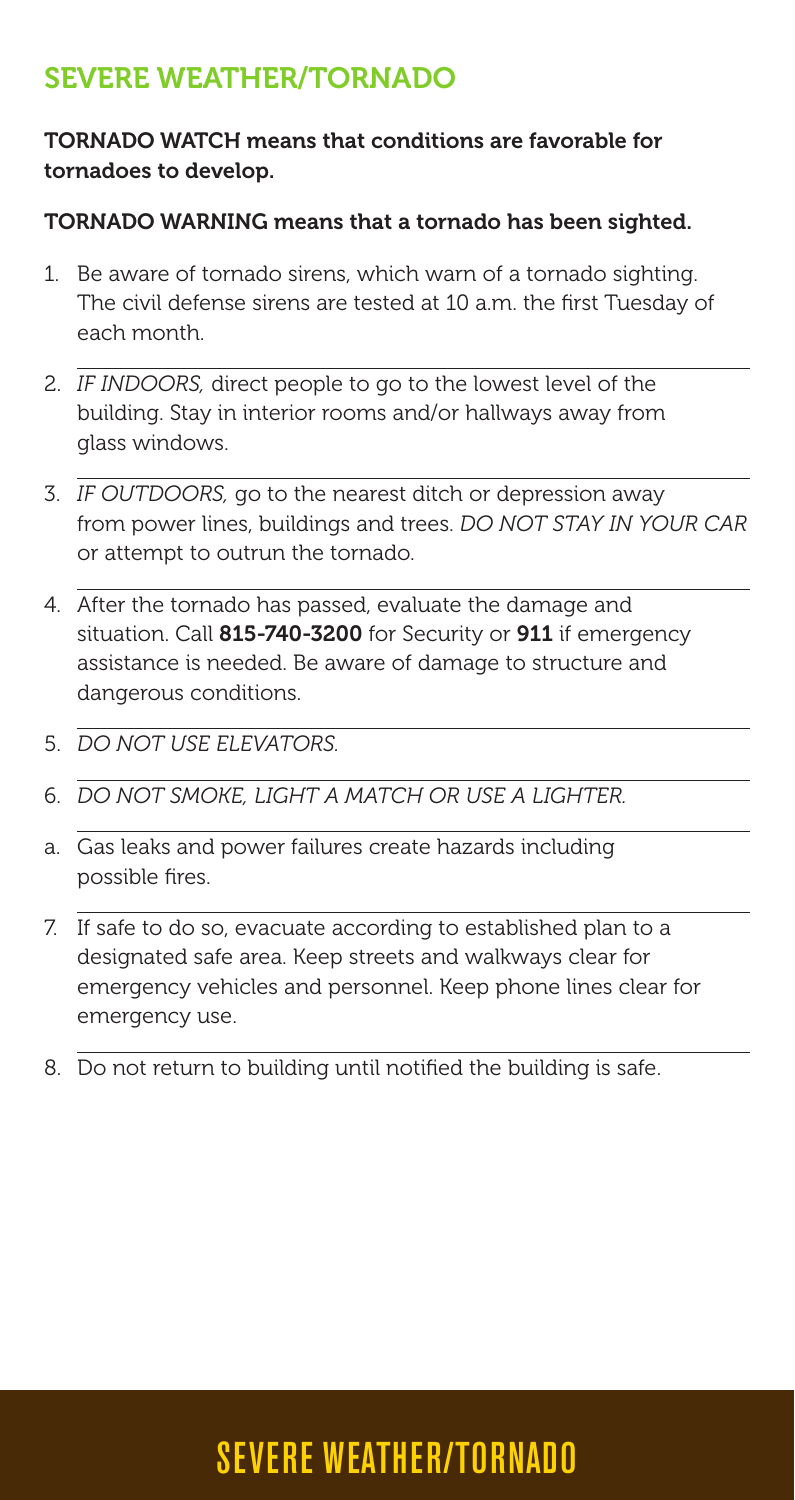## UTILITY EMERGENCY

- 1. In the event of a utility failure call Security at 815-740-3200, immediately.
- 2. *DO NOT ATTEMPT TO USE ELEVATORS*.
- 3. Evacuate the area as necessary.

Electrical/Light Failure: An emergency lighting system will provide enough light for exiting the building.

Elevator Failure: If trapped in an elevator, activate the elevator alarm. Never attempt to exit an elevator stopped between floors.

Plumbing Failure/Flooding: *DO NOT USE ANY ELECTRICAL EQUIPMENT*. Notify Security immediately.

Gas Line Break: Evacuate the area to designated safe areas. *DO NOT SWITCH ON LIGHTS OR USE ANY ELECTRICAL EQUIPMENT*. Do not smoke, light a match or use a lighter. Do not use elevator.

Steam Line Break: Notify Security immediately. Evacuate the area to designated safe areas.

Ventilation Problem: Notify Security immediately. Vacate the area if any fire or odor comes from the ventilation system or any ventilation equipment.

Security 815-740-3200 Maintenance 815-740-3427

# UTILITY EMERGENCY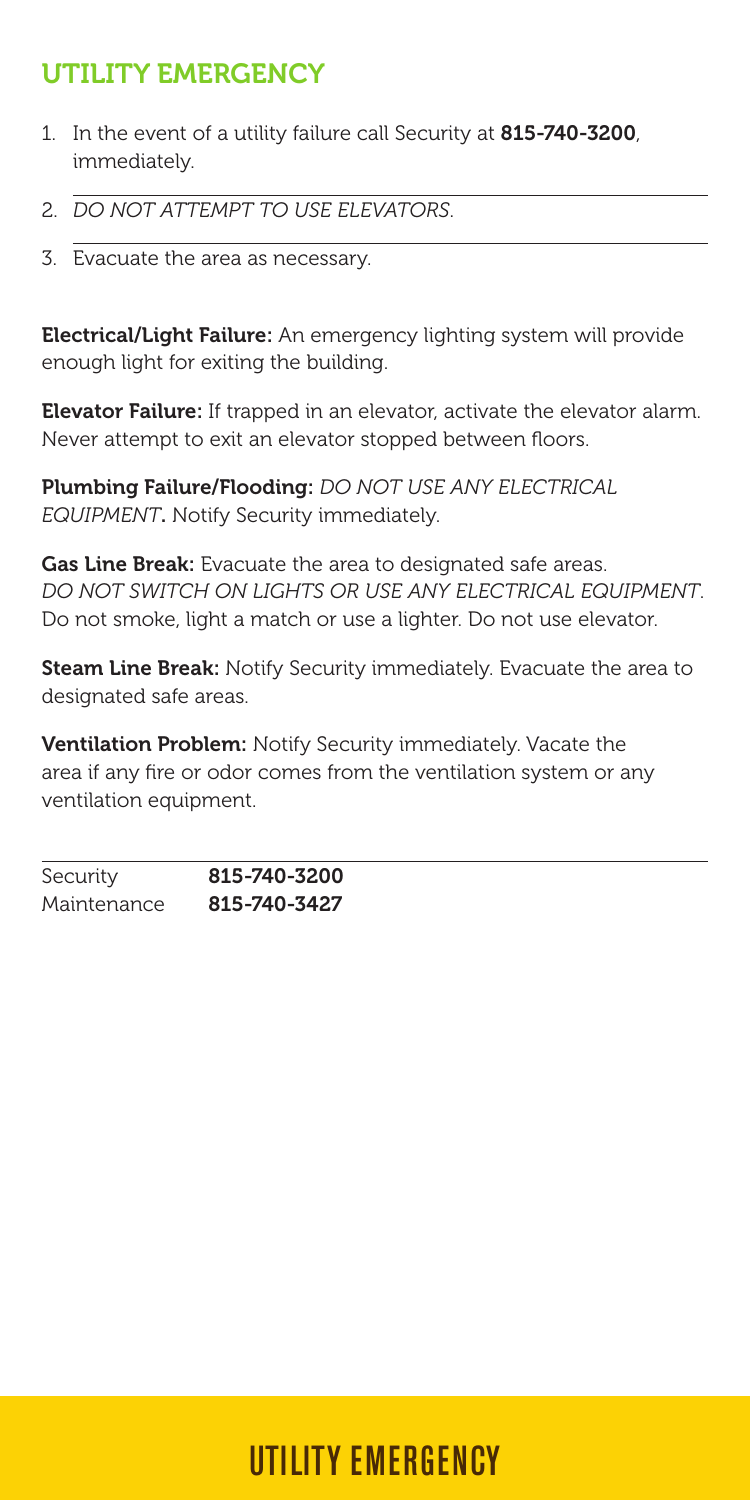### MEDICAL EMERGENCY AND FIRST AID

IF IT IS A LIFE-THREATENING EMERGENCY, DIAL 911 FIRST!

- 1. If serious injury or illness occurs, call Security at 815-740-3200 immediately. Security officers are trained in basic First Aid and will call paramedics for medical attention if necessary.
- 2. In case of minor injury or illness, First Aid should be administered. First Aid materials are located at Health Services, the Security Desk, the Command Center, Maintenance, and the Sullivan Recreation Center.
- 3. For serious injuries be sure to remember the following:
	- *A Use gloves and appropriate safety equipment to protect yourself from body fluids.*
	- *B DO NOT MOVE VICTIM.*
	- *C Call to victim, "Are you okay?" (Check for response to verbal communication)*
	- *D CHECK A,B,Cs (Airway, Breathing, Circulation)*
	- *E Control serious bleeding by applying direct pressure on wound.*
	- *F Look for any Medical Alert bracelets.*

Poisoning And Overdose: Stay with victim until ambulance arrives. If vomiting and choking, place victim on their side and keep airway open.

**Burns: Thermal And Chemical:** Flush site of chemical burn with cool water. Apply cold water or cold wet compress to thermal burn for 10–40 minutes until pain stops.

Severe Bleeding: Apply firm, direct pressure on wound using a clean cloth or gauze. Do not remove. If gauze becomes saturated, add more layers of cloth or gauze.

Fractures And Sprains: Keep the victim still and keep injured area immobilized to prevent further injury. If suspected head, neck, or back injury, keep victim from twisting spine.

Heart Attack: Check ABCs (Airway, Breathing, Circulation). Keep in a position of comfort. If necessary, provide CPR if trained to do so.

Choking: If victim is coughing, let them continue. Check victim's mouth and clear of any foreign matter. Use abdominal thrusts if appropriate, and if trained to do so.

# MEDICAL EMERGENCY AND FIRST AID